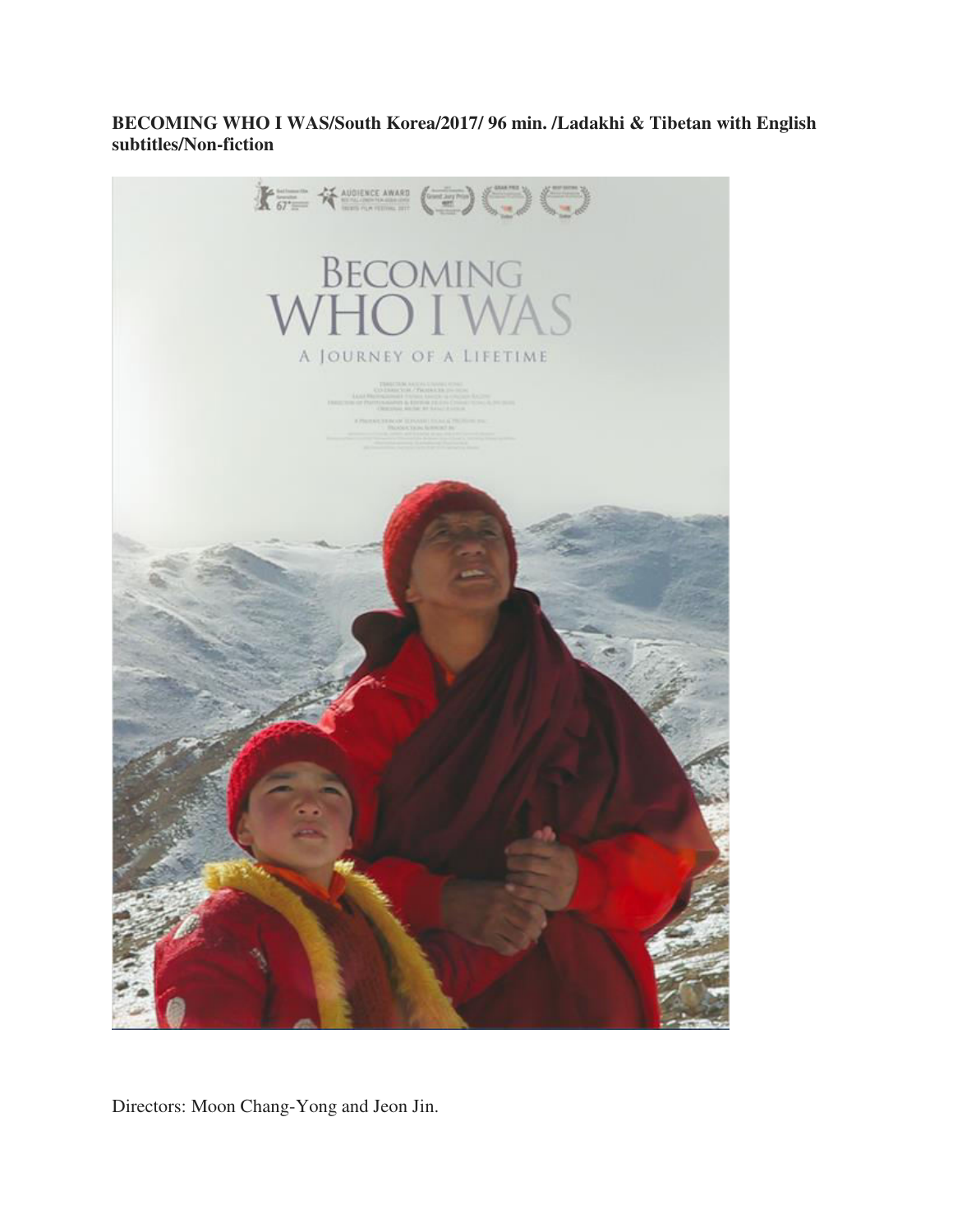## Logline:

 After a boy discovers that he is the reincarnation of a centuries-old Tibetan monk, his godfather takes him on an epic journey to discover his past in a story of profound faith and unconditional love.

Synopsis: In northern India's sparsely populated and mountainous Ladakh region, an impoverished young boy is discovered to be the reincarnation of an esteemed, high-ranking Tibetan monk. Born displaced from his original monastery in Tibet, the boy is denied his rightful place. Amid growing doubts and mounting expectations in the community, the boy and his elderly godfather embark on a gruelling, improbable trek across India to return the young monkto-be to his rightful monastery before it becomes too late. Filmedover eight years, we witness an incredibly intimate bond of friendship between the future religious leader and his godfather, whose devotion and selflessness in care for the boy is truly touching. The film has a stirring and awe-inspiring air of serenity that befits its subject. Striking drone shots use the powerful magnitude of the natural landscape, particularly in the final touching moments in the snowy mountainsAn evocative exploration of culture, tradition and identity, Becoming Who I Was artfully captures the universal truths of unconditional love, family bonds and sacrifice.

## Director's Bio

Moon Chang-Yong is South Korea's multi award-winning director and cinematographer who has been creating documentaries for Korea's major broadcasters since 1998. His awards include EBS Prize for Excellence (2009); KIPA Best Documentary Award Grand Prize (2011); KCTTA Work of Art Prize (2012); and KBS Prize for Excellence (2013).

Jeon Jin is a a producer/director, raised in Africa and currently producing documentaries in South Korea for a global audience. Her credits include 1 Hectare of Happiness (2013), awarded the KBS Prize for Excellence.

## Director's Statement

At the core of this heart-warming tale of two characters living in the harsh, barren land of Ladakh, is the undeniable love and sacrifice that is universal. Despite having been miles away from home, it moved me deeply and conjured up familiar feelings of the unconditional love that I received from my mother. With the sense of hope amidst the trials and tribulations that our characters face, this film recaptures the most valuable human feeling we have long forgotten in our modern world.

## **AWARDS:**

BERLINALE: **WINNER**, Grand Prix of the Generation Kplus International Jury. NOMINATED for Crystal Bear.